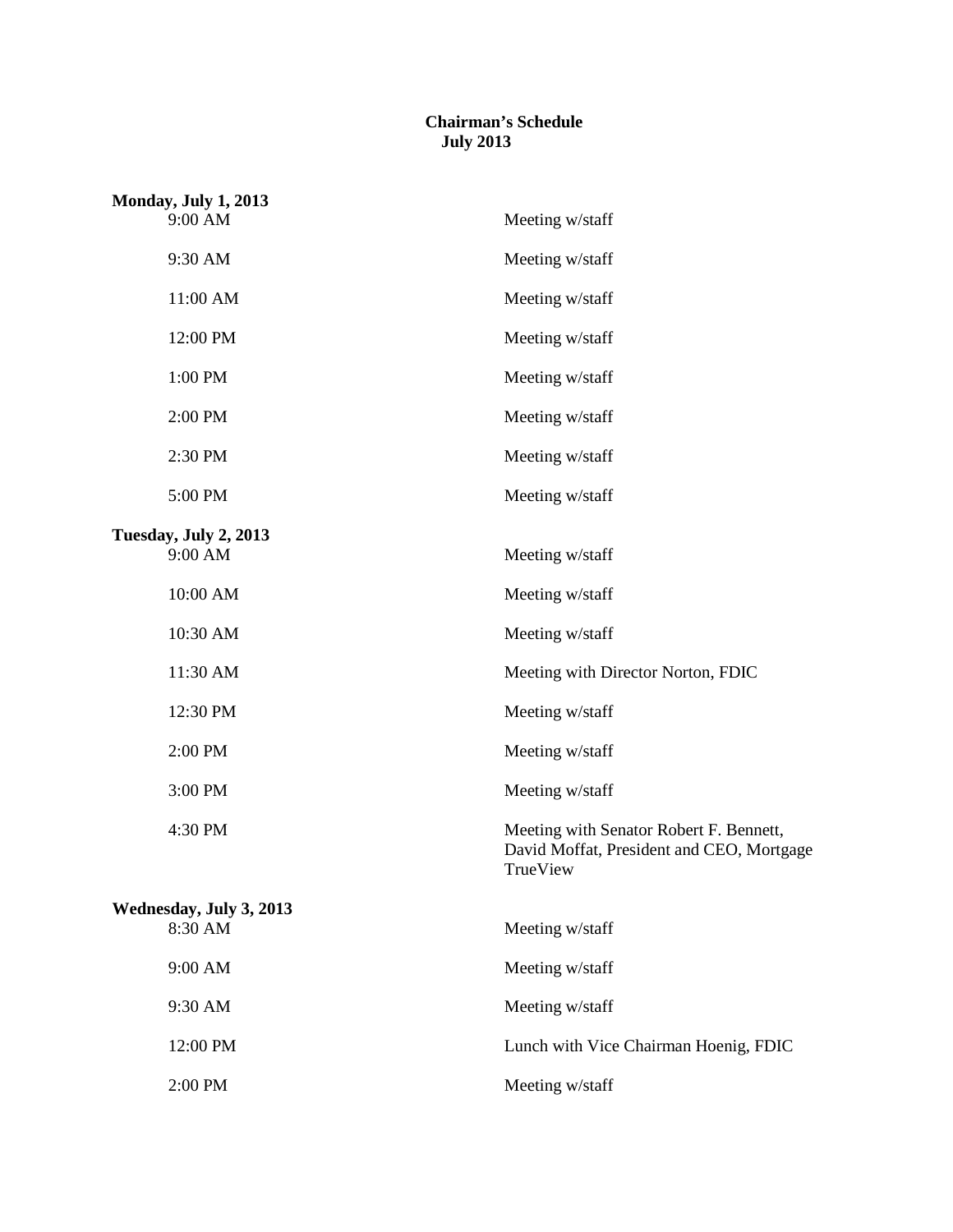| 3:30 PM                           | Meeting w/staff                                                                                                                                                                                                          |
|-----------------------------------|--------------------------------------------------------------------------------------------------------------------------------------------------------------------------------------------------------------------------|
| 4:00 PM                           | Meeting w/staff                                                                                                                                                                                                          |
| 5:30 PM                           | Meeting w/staff                                                                                                                                                                                                          |
| Thursday, July 4, 2013<br>Holiday | Independence Day                                                                                                                                                                                                         |
| Friday, July 5, 2013<br>9:30AM    | Meeting w/staff                                                                                                                                                                                                          |
| 11:00 AM                          | Meeting w/staff                                                                                                                                                                                                          |
| Monday, July 8, 2013<br>8:30 AM   | Meeting w/staff                                                                                                                                                                                                          |
| 10:00 AM                          | Meeting w/staff                                                                                                                                                                                                          |
| 12:00 PM                          | Lunch with Cam Fine, President and CEO,<br>Karen Thomas, Senior Executive Vice President<br>of Government Relations and Public Policy,<br><b>Independent Community Bankers of America</b><br>(ICBA)                      |
| 1:00 PM                           | Meeting w/staff                                                                                                                                                                                                          |
| 3:00 PM                           | Meeting w/staff                                                                                                                                                                                                          |
| 5:00 PM                           | Meeting w/staff                                                                                                                                                                                                          |
| Tuesday, July 9, 2013<br>10:00 AM | FDIC Board of Directors Meeting                                                                                                                                                                                          |
| 12:00 PM                          | Meeting w/staff                                                                                                                                                                                                          |
| 2:00 PM                           | Meeting w/staff                                                                                                                                                                                                          |
| 3:30 PM                           | Meeting with Timothy Ryan, Global Head of<br>Regulatory Strategy and Policy, Adam Gilbert,<br>Head of Regulatory Policy, Naomi Camper,<br>Managing Director and Head of Federal<br>Government Relations, JP Morgan Chase |
| 4:30 PM                           | Meeting with Elvira Nabiullina, Governor,<br><b>Central Bank of Russia</b>                                                                                                                                               |
| 5:00 PM                           | Meeting w/staff                                                                                                                                                                                                          |
| 5:30 PM                           | Meeting w/staff                                                                                                                                                                                                          |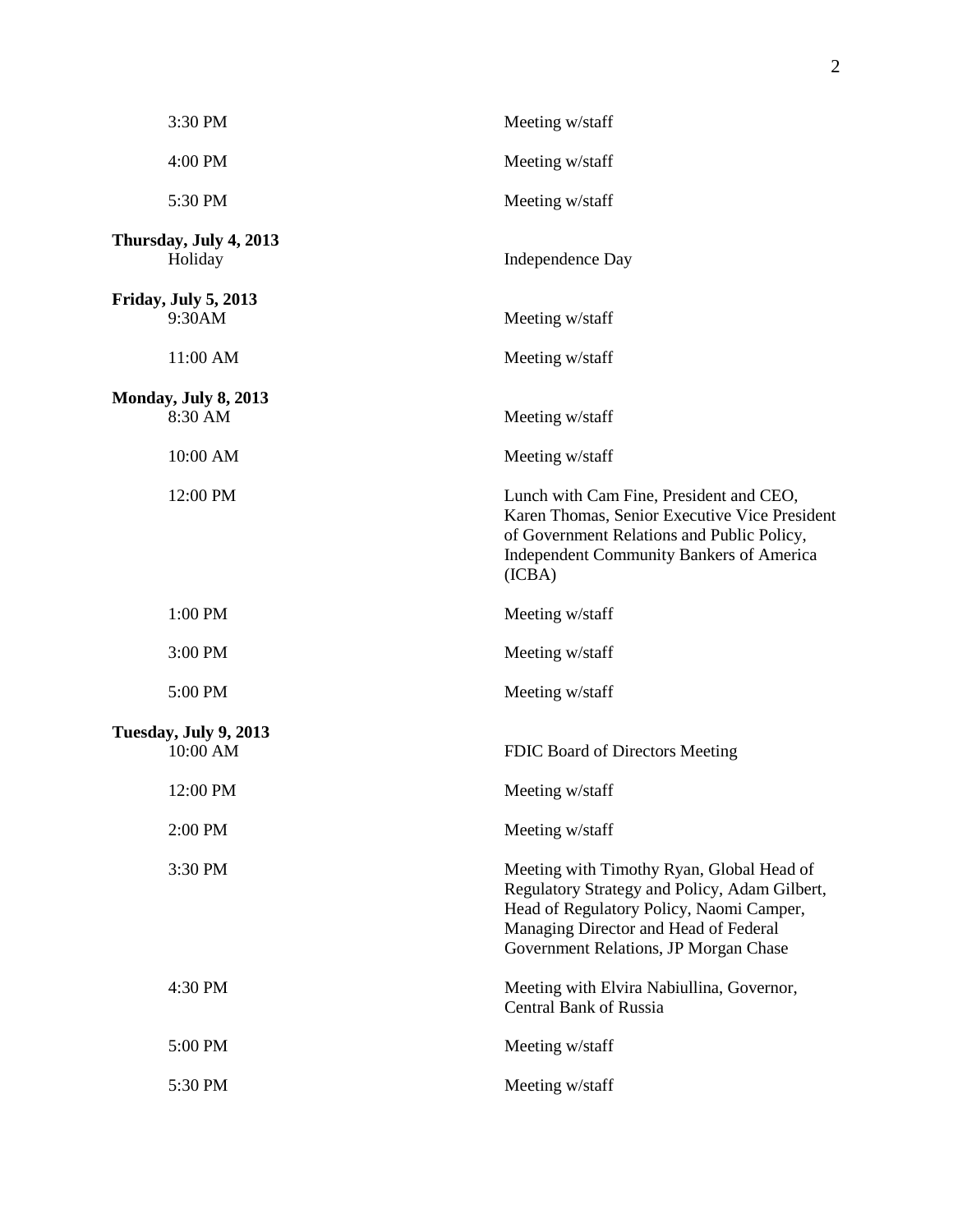| Wednesday, July 10, 2013<br>11:00 AM    | Meeting w/staff                                                          |
|-----------------------------------------|--------------------------------------------------------------------------|
| 3:00 PM                                 | Meeting w/staff                                                          |
| Thursday, July 11, 2013<br>8:30 AM      | Meeting w/staff                                                          |
| 11:00 AM                                | Hearing: Senate Committee on Banking on<br><b>Wall Street Reform</b>     |
| 1:45 PM                                 | Attend: U.S China Dialogue Meetings,<br>U.S. Treasury                    |
| 4:00 PM                                 | Meeting w/staff                                                          |
| 4:30 PM                                 | Meeting w/staff                                                          |
| 5:00 PM                                 | Meeting w/staff                                                          |
| <b>Friday, July 12, 2013</b><br>9:00 AM | Meeting w/staff                                                          |
| 10:00 AM                                | Meeting w/staff                                                          |
| 10:30 AM                                | Meeting w/staff                                                          |
| 12:30 PM                                | Lunch with Vice Chairman Hoenig, FDIC                                    |
| 1:30 PM                                 | Meeting w/staff                                                          |
| 2:30 PM                                 | Meeting w/staff                                                          |
| 3:00 PM                                 | Meeting w/staff                                                          |
| 4:00 PM                                 | Meeting w/staff                                                          |
| 4:30 PM                                 | Meeting w/staff                                                          |
| 5:00 PM                                 | Meeting w/staff                                                          |
| <b>Monday, July 15, 2013</b><br>8:00 AM | Breakfast with Director Cordray, CFPB                                    |
| 9:30 AM                                 | Meeting w/staff                                                          |
| 10:00 AM                                | Meeting w/staff                                                          |
| 11:30 AM                                | Meeting with Michel Barnier, Commissioner,<br><b>European Commission</b> |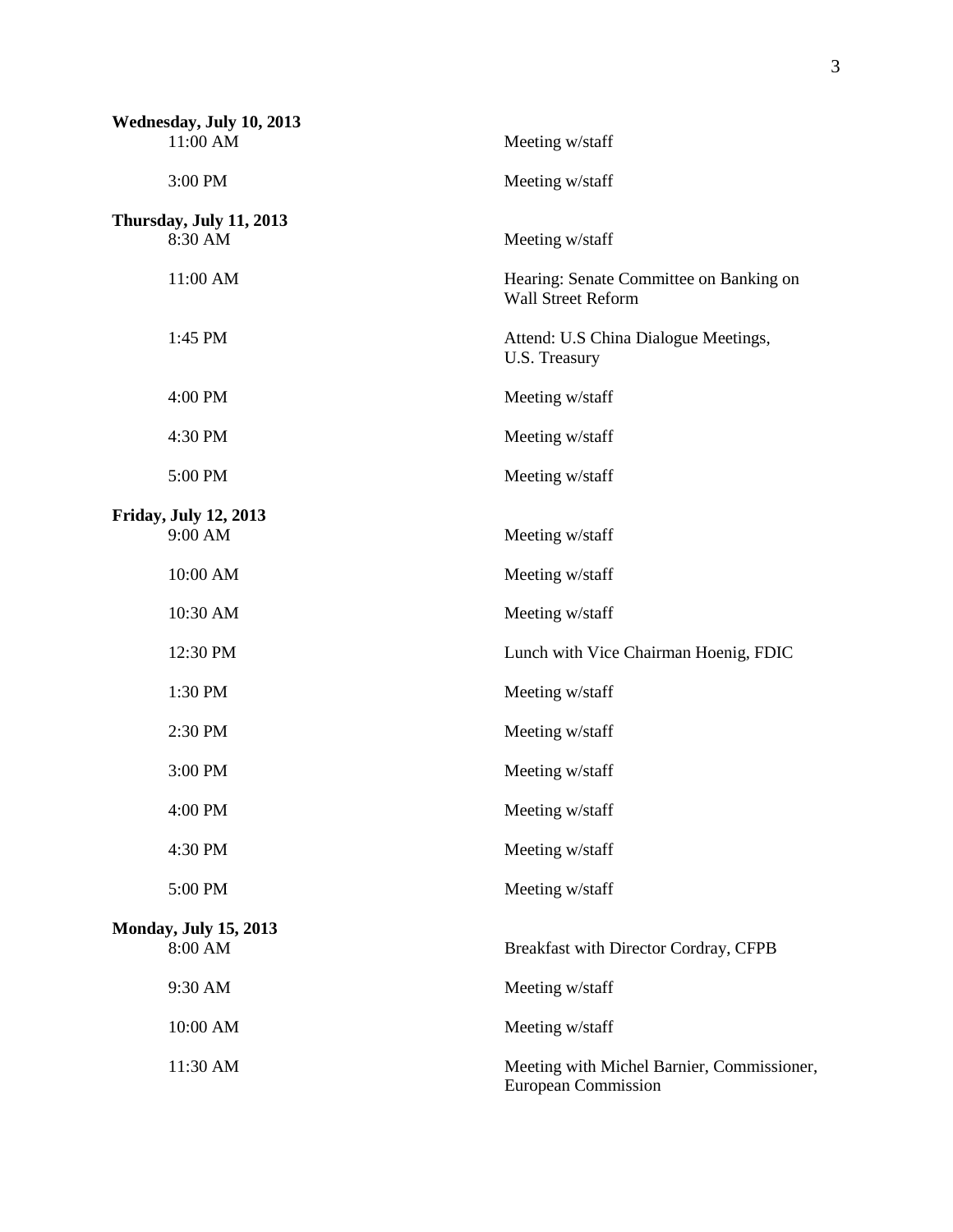| 1:00 PM                                  | Lunch with Senator Elizabeth Warren                                          |
|------------------------------------------|------------------------------------------------------------------------------|
| 2:30 PM                                  | Meeting w/staff                                                              |
| 3:30 PM                                  | Meeting w/staff                                                              |
| 4:00 PM                                  | Meeting w/staff                                                              |
| 4:30 PM                                  | Meeting w/staff                                                              |
| 5:30 PM                                  | Meeting w/staff                                                              |
| <b>Tuesday, July 16, 2013</b><br>8:30 AM | Meeting w/staff                                                              |
| 9:00 AM                                  | Meeting w/staff                                                              |
| 10:00 AM                                 | Meeting with Comptroller Curry, OCC                                          |
| 11:00 AM                                 | Meeting w/staff                                                              |
| 11:30 AM                                 | Meeting with Members of the European<br>Parliament Economic Delegation       |
| 1:00 PM                                  | Financial Stability Oversight Counsel meeting,<br>U.S. Treasury              |
| 3:30 PM                                  | Meeting w/staff                                                              |
| 4:30 PM                                  | Meeting w/staff                                                              |
| 5:00 PM                                  | Meeting w/staff                                                              |
| 5:30 PM                                  | Meeting w/staff                                                              |
| Wednesday, July 17, 2013<br>All Day      | FDIC Kansas City Regional Office Visit and<br>Meeting with Community Bankers |
| Thursday, July 18, 2013<br>8:30 AM       | Meeting w/staff                                                              |
| 9:00 AM                                  | Meeting w/staff                                                              |
| 9:30 AM                                  | Meeting w/staff                                                              |
| 10:30 AM                                 | Meeting with Director Norton, FDIC                                           |
| 12:00 PM                                 | Lunch with Governor Duke, FRB                                                |
| 1:00 PM                                  | Meeting w/staff                                                              |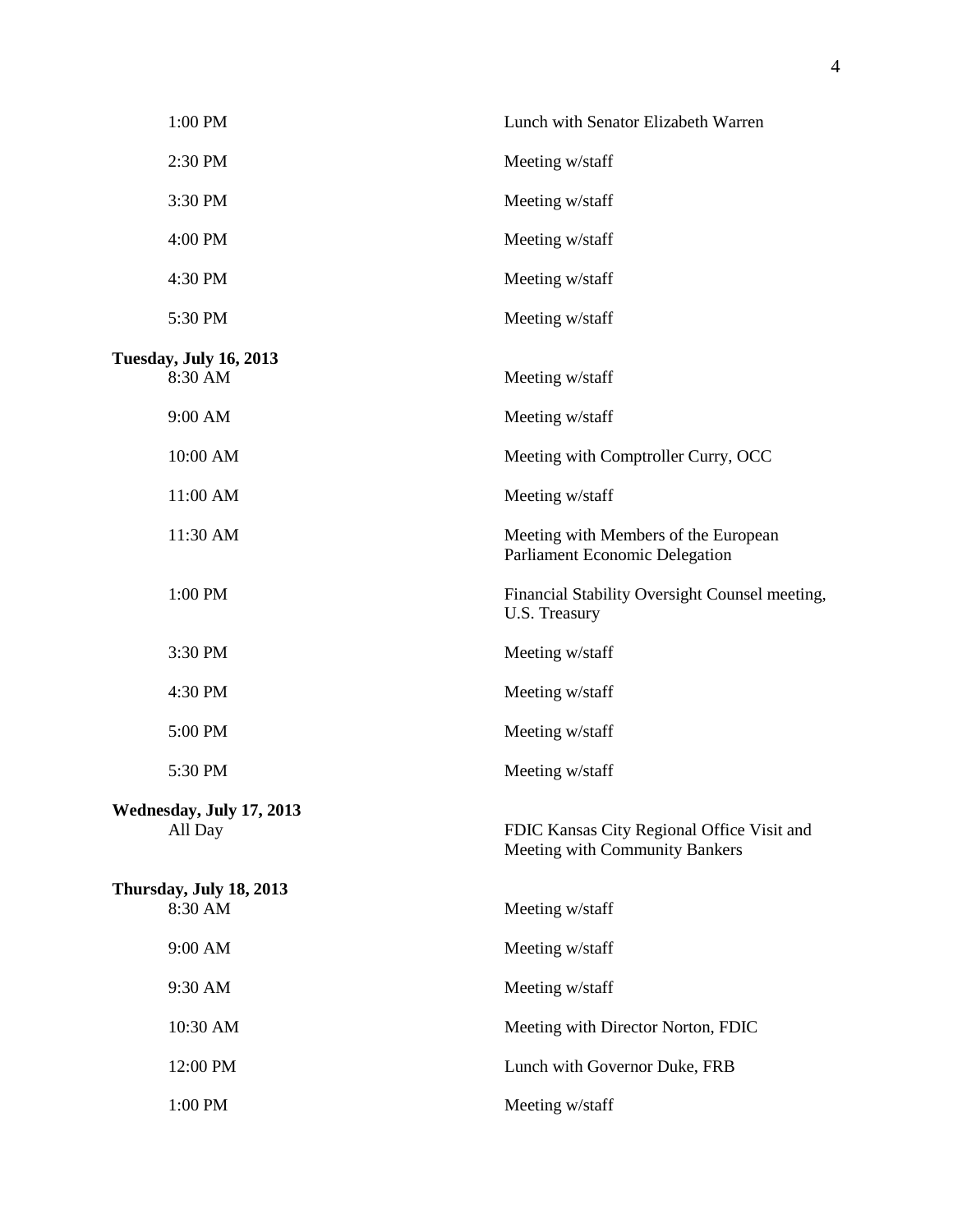| 1:30 PM                                  | Meeting w/staff                                 |
|------------------------------------------|-------------------------------------------------|
| 2:00 PM                                  | Meeting w/staff                                 |
| 2:30 PM                                  | Meeting w/staff                                 |
| 3:00 PM                                  | Meeting w/staff                                 |
| 4:00 PM                                  | Meeting w/staff                                 |
| 4:30 PM                                  | Meeting w/staff                                 |
| <b>Friday, July 19, 2013</b><br>10:00 AM | Meeting w/staff                                 |
| 10:30 AM                                 | Meeting w/staff                                 |
| 11:00 AM                                 | Meeting w/staff                                 |
| 1:30 PM                                  | Meeting w/staff                                 |
| 2:00 PM                                  | Meeting w/staff                                 |
| 2:30 PM                                  | Meeting w/staff                                 |
| 3:00 PM                                  | Meeting w/staff                                 |
| <b>Monday, July 22, 2013</b><br>7:30 AM  | Breakfast with Sheila Bair, Advisor, Pew Trusts |
| 9:30 AM                                  | Meeting w/staff                                 |
| 10:30 AM                                 | Meeting w/staff                                 |
| 11:00 AM                                 | Meeting w/staff                                 |
| 12:00 PM                                 | Meeting w/staff                                 |
| 12:30 PM                                 | Meeting w/staff                                 |
| 2:00 PM                                  | Meeting w/staff                                 |
| 2:30 PM                                  | Meeting w/staff                                 |
| 4:45 PM                                  | Meeting w/staff                                 |
| <b>Tuesday, July 23, 2013</b><br>9:00 AM | Meeting w/staff                                 |
| 9:30 AM                                  | Meeting w/staff                                 |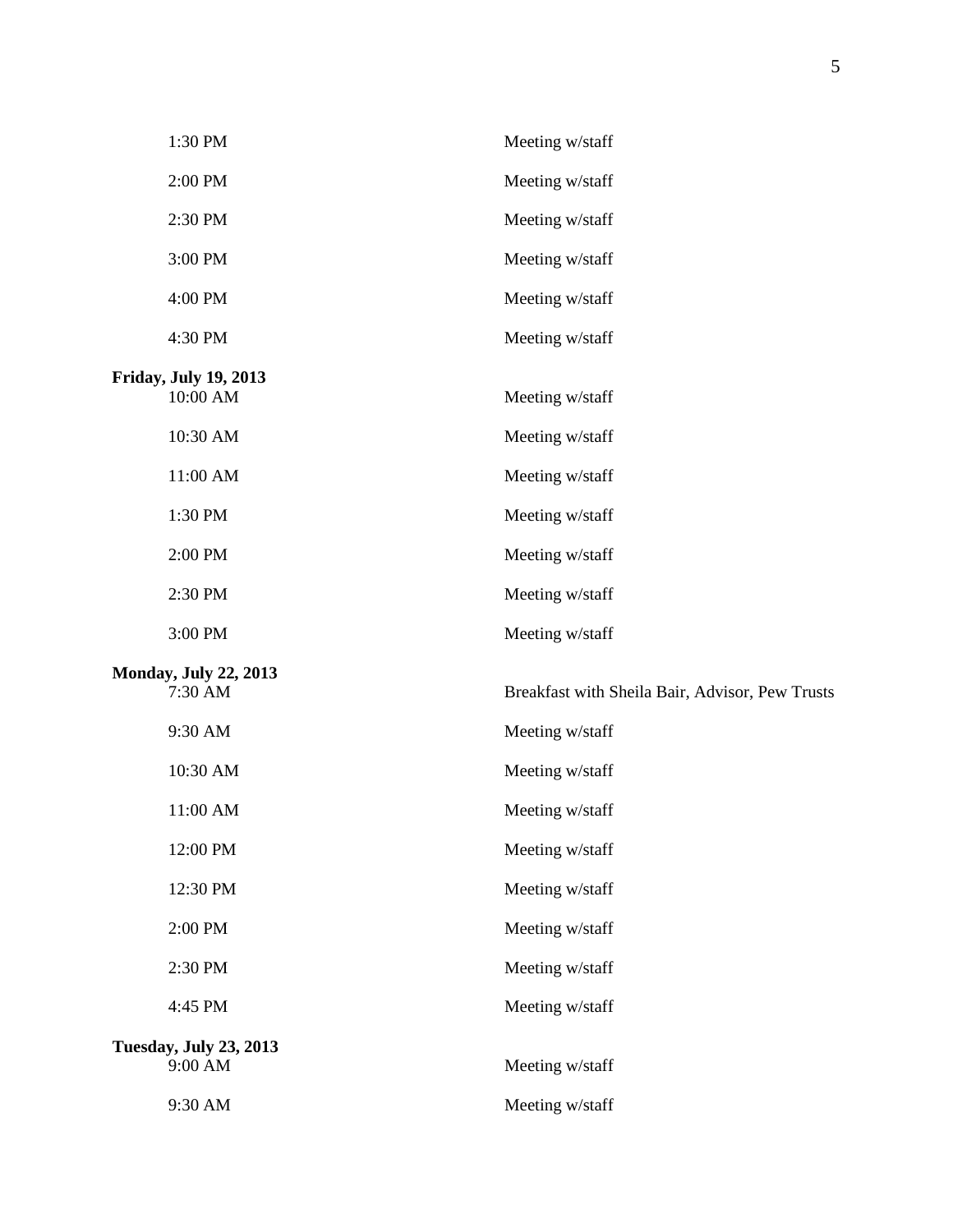| 11:00 AM                                 | Meeting w/staff                                                          |
|------------------------------------------|--------------------------------------------------------------------------|
| 1:00 AM                                  | Financial Stability Oversight Counsel meeting,<br>U.S. Treasury          |
| Wednesday, July 24, 2013<br>8:30 AM      | Meeting w/staff                                                          |
| 9:00 AM                                  | Meeting with Director Norton, FDIC                                       |
| 10:00 AM                                 | Meeting w/staff                                                          |
| 11:00 AM                                 | Meeting w/staff                                                          |
| 12:30 PM                                 | Meeting w/staff                                                          |
| 1:00 PM                                  | Meeting w/staff                                                          |
| 2:30 PM                                  | Meeting with Secretary Lew, U.S. Treasury                                |
| 3:30 PM                                  | Meeting w/staff                                                          |
| 4:00 PM                                  | Meeting with Vice Chairman Hoenig, FDIC                                  |
| 6:00 PM                                  | Attend: FDIC Advisory Committee on<br><b>Community Banking Reception</b> |
| Thursday, July 25, 2013                  |                                                                          |
| 8:30 AM                                  | Attend: FDIC Advisory Committee on<br><b>Community Banking Meeting</b>   |
| 3:30 PM                                  | Meeting w/staff                                                          |
| <b>Friday, July 26, 2013</b><br>10:30 AM | Meeting with Lael Brainard, Under Secretary,<br>U.S. Treasury            |
| 1:00 PM                                  | Meeting w/staff                                                          |
| 1:30 PM                                  | Meeting w/staff                                                          |
| 2:30 PM                                  | Meeting w/staff                                                          |
| 3:30 PM                                  | Meeting w/staff                                                          |
| 4:30 PM                                  | Meeting w/staff                                                          |
| 5:00 PM                                  | Meeting w/staff                                                          |
| 5:30 PM                                  | Meeting w/staff                                                          |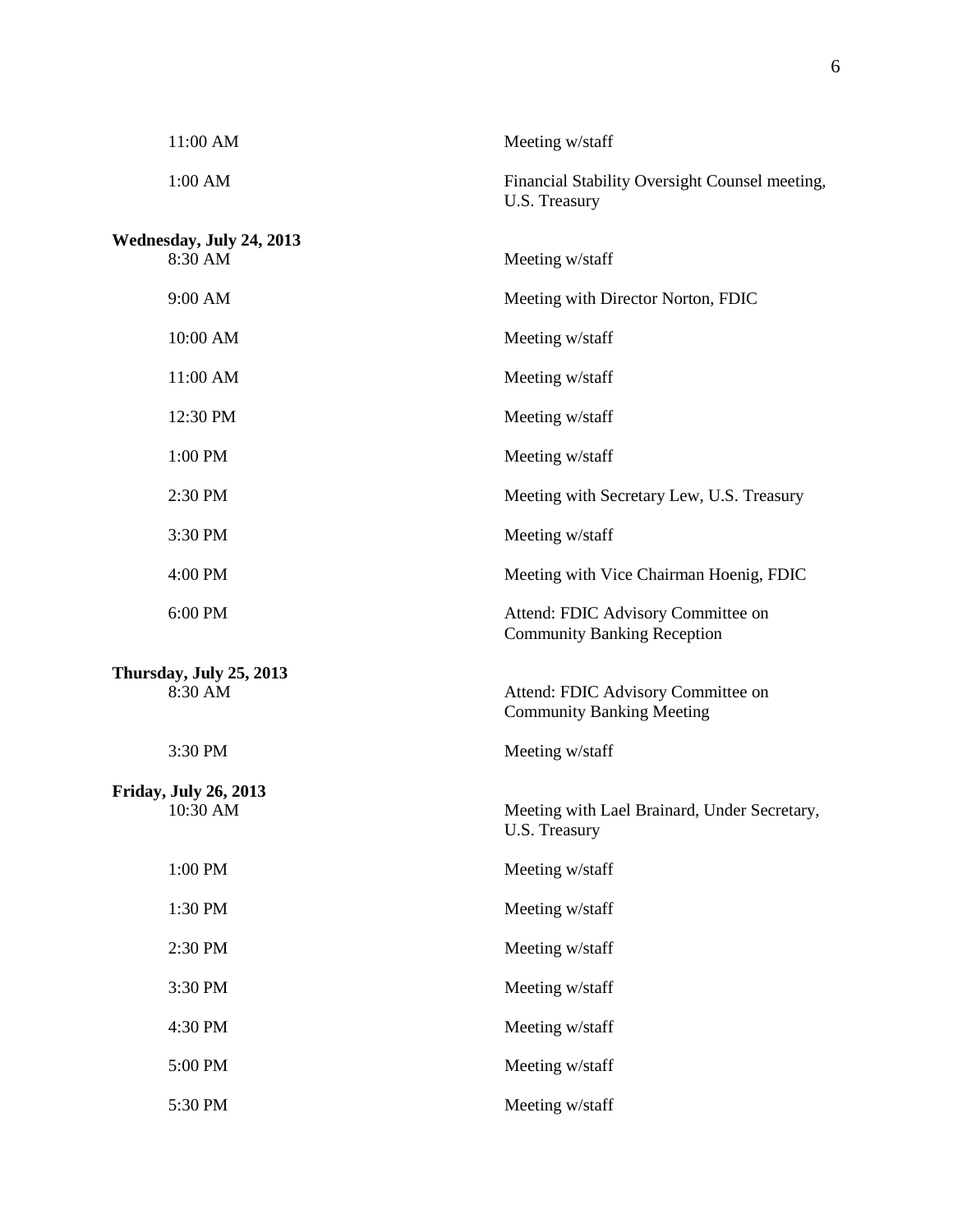| <b>Monday, July 29, 2013</b>             |                                                                                              |
|------------------------------------------|----------------------------------------------------------------------------------------------|
| 8:30 AM                                  | Meeting w/staff                                                                              |
| 9:00 AM                                  | Meeting w/staff                                                                              |
| 9:30 AM                                  | Meeting w/staff                                                                              |
| 10:30 AM                                 | Meeting w/staff                                                                              |
| 1:00 PM                                  | Meeting w/staff                                                                              |
| 2:00 PM                                  | Meeting w/staff                                                                              |
| 3:00 PM                                  | Lecture: Princeton-in-Washington Alumni<br>Speakers Program, FDIC                            |
| 4:00 PM                                  | Meeting w/staff                                                                              |
| 4:30 PM                                  | Meeting w/staff                                                                              |
| 5:00 PM                                  | Meeting w/staff                                                                              |
| 5:30 PM                                  | Meeting w/staff                                                                              |
| <b>Tuesday, July 30, 2013</b><br>All Day | FDIC Chicago Regional Office Visit                                                           |
| Wednesday, July 31, 2013                 |                                                                                              |
| 8:30 AM                                  | Breakfast with William Isaac, Global Head of<br>Financial Institutions, FTI Consulting Group |
| 9:30 AM                                  | Meeting w/staff                                                                              |
| 10:30 AM                                 | Meeting with Chris Weideman, Chief of Staff,<br><b>U.S. Treasury</b>                         |
| 12:00 PM                                 | Lunch with Director Norton, FDIC                                                             |
| 1:00 PM                                  | Meeting w/staff                                                                              |
| 2:30 PM                                  | Meeting w/staff                                                                              |
| 3:30 PM                                  | Meeting w/staff                                                                              |
| 4:30 PM                                  | Meeting w/staff                                                                              |
| 5:30 PM                                  | Interview with Danielle Douglas, reporter, The<br><b>Washington Post</b>                     |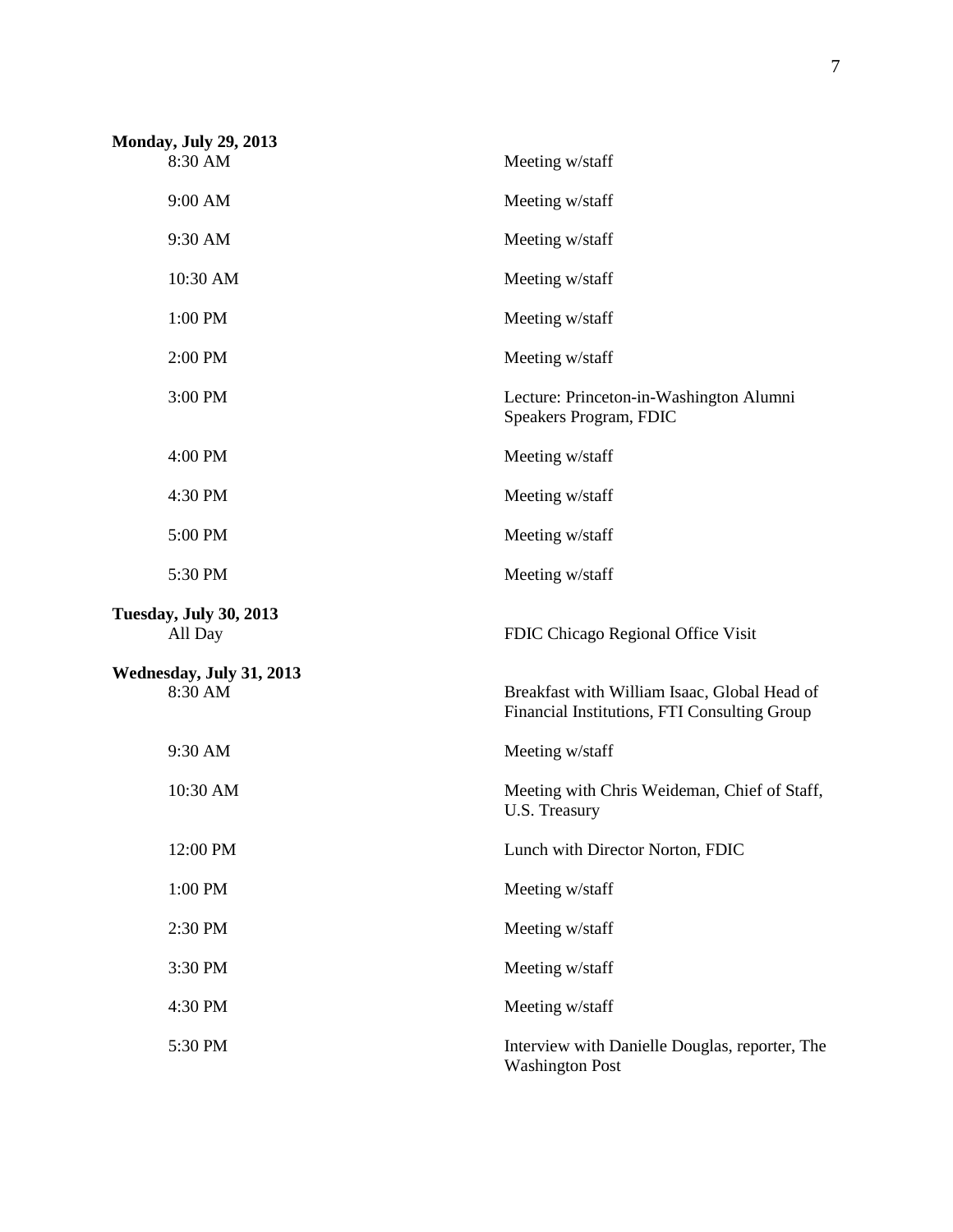## **Chairman's Schedule August 2013**

| Thursday, August 1, 2013          |                                                                                            |  |
|-----------------------------------|--------------------------------------------------------------------------------------------|--|
| 8:00 AM                           | Breakfast with Catherine Galicia, Assistant Director,<br><b>CFPB</b>                       |  |
| 9:00 AM                           | Meeting w/staff                                                                            |  |
| 10:00 AM                          | Meeting w/staff                                                                            |  |
| 11:00 AM                          | Meeting with Vice Chairman Hoenig, FDIC                                                    |  |
| 12:00 PM                          | Meeting w/staff                                                                            |  |
| 1:30 PM                           | Meeting w/staff                                                                            |  |
| 2:00 PM                           | Meeting w/staff                                                                            |  |
| 3:30 PM                           | Meeting w/staff                                                                            |  |
| 4:00 PM                           | Meeting w/staff                                                                            |  |
| 5:00 PM                           | Meeting w/staff                                                                            |  |
| Friday, August 2, 2013<br>9:00 AM | Meeting w/staff                                                                            |  |
| 9:30 AM                           | Meeting w/staff                                                                            |  |
| 10:00 AM                          | Meeting w/staff                                                                            |  |
| 11:00 AM                          | Meeting w/staff                                                                            |  |
| 11:30 AM                          | Meeting w/staff                                                                            |  |
| 12:15 PM                          | Lunch with Governor Tarullo, FRB, Comptroller Curry,<br><b>OCC</b>                         |  |
| 2:30 PM                           | Meeting with Bill Demchak, Chief Executive Officer,<br><b>PNC Financial Services Group</b> |  |
| 4:00 PM                           | Meeting w/staff                                                                            |  |
| 4:30 PM                           | Meeting w/staff                                                                            |  |
| 5:00 PM                           | Meeting w/staff                                                                            |  |
| Monday, August 5, 2013<br>9:00 AM | Meeting w/staff                                                                            |  |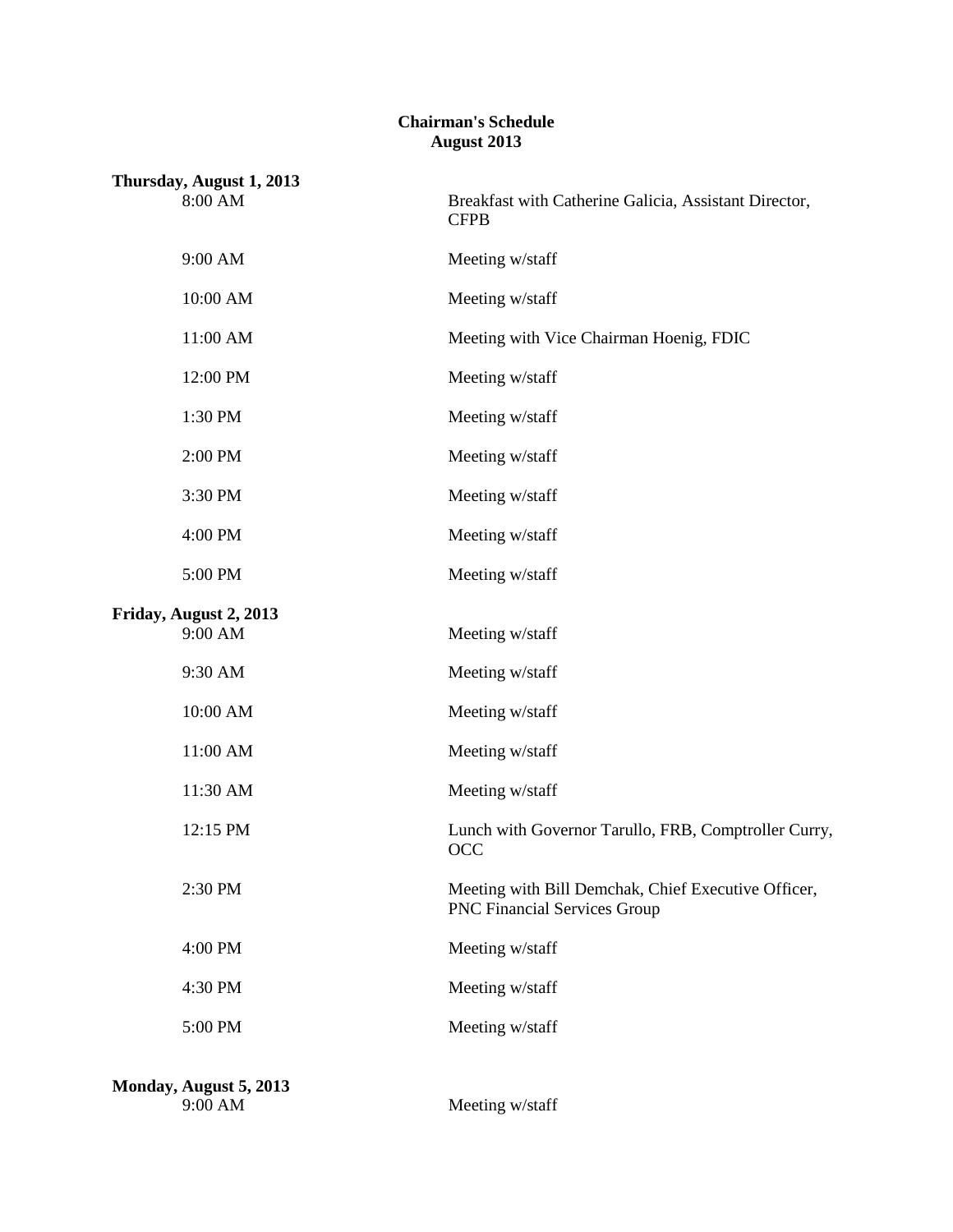| 9:30 AM                            | Meeting w/staff                                                       |
|------------------------------------|-----------------------------------------------------------------------|
| 10:30 AM                           | Meeting w/staff                                                       |
| 1:00 PM                            | Meeting with David Cohen, Undersecretary,<br>U.S. Treasury            |
| 4:30 PM                            | Meeting w/staff                                                       |
| Tuesday, August 6, 2013<br>9:30 AM | Meeting w/staff                                                       |
| 11:00 AM                           | Meeting w/staff                                                       |
| 12:15 PM                           | Lunch with Director Norton, FDIC                                      |
| 2:00 PM                            | Meeting w/staff                                                       |
| 3:30 PM                            | Meeting w/staff                                                       |
| 4:30 PM                            | Meeting w/staff                                                       |
| Wednesday, August 7, 2013          |                                                                       |
| 10:00 AM                           | FDIC Board of Directors Meeting                                       |
| 11:00 AM                           | Meeting w/staff                                                       |
| 12:00 PM                           | Lunch with Comptroller Curry, OCC                                     |
| 2:00 PM                            | Meeting with Vice Chairman Hoenig, FDIC                               |
| 3:00 PM                            | Meeting w/staff                                                       |
| 4:00 PM                            | Meeting w/staff                                                       |
| 4:30 PM                            | Meeting w/staff                                                       |
| Thursday, August 8, 2013           |                                                                       |
| 9:30 AM                            | Meeting w/staff                                                       |
| 10:00 AM                           | Meeting w/staff                                                       |
| 11:00 AM                           | Meeting w/staff                                                       |
| 12:15 PM                           | Lunch with Dennis Kelleher, President and CEO, Better<br>Markets Inc. |
| 2:00 PM                            | Meeting w/staff                                                       |
| 3:00 PM                            | Meeting w/staff                                                       |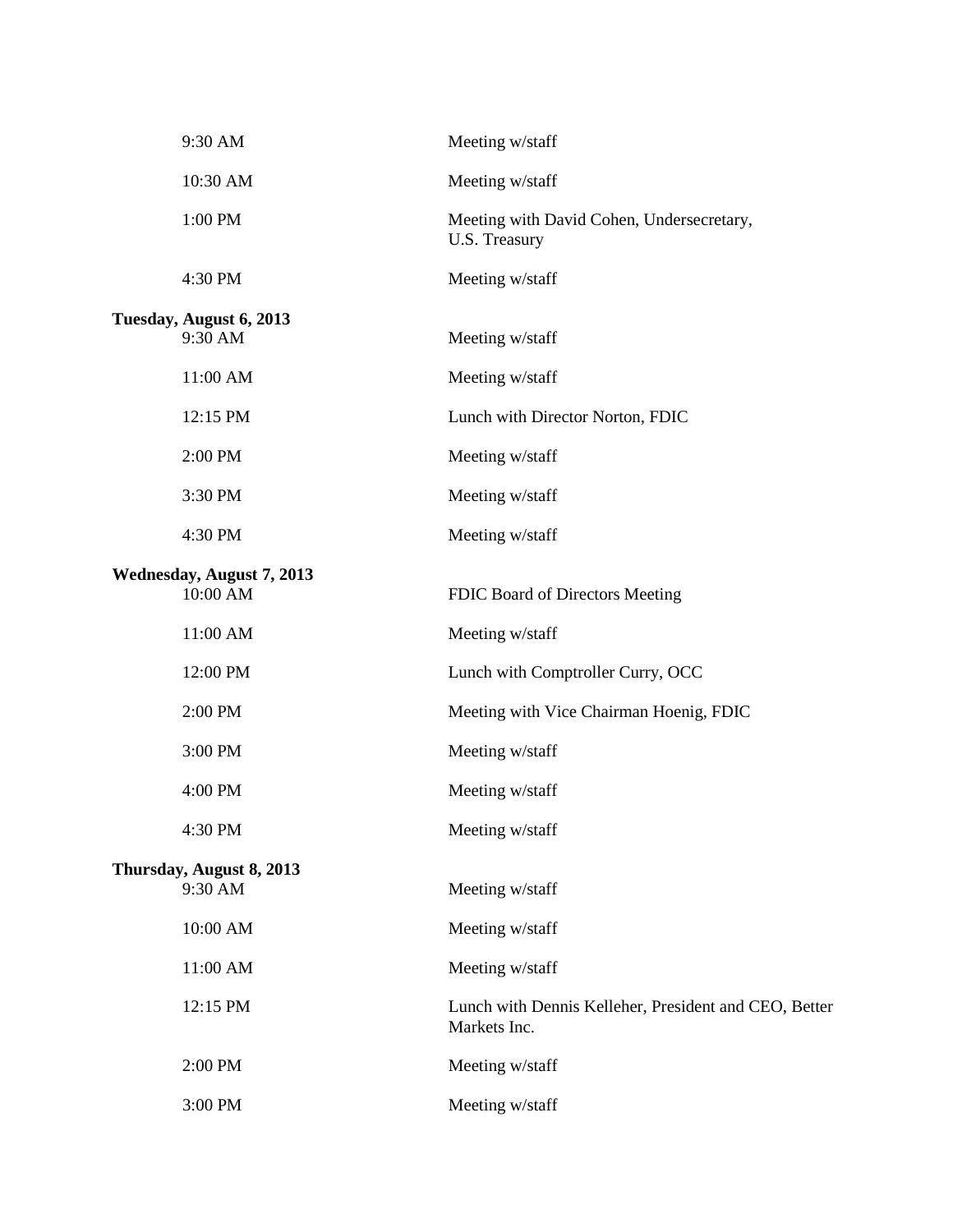| 3:30 PM<br>4:00 PM       | Meeting w/staff<br>Meeting w/staff                                             |
|--------------------------|--------------------------------------------------------------------------------|
| 4:30 PM                  | Meeting w/staff                                                                |
| Friday, August 9, 2013   |                                                                                |
| 8:30 AM                  | Meeting w/staff                                                                |
| 9:30 AM                  | Meeting w/staff                                                                |
| 10:30 AM                 | Meeting w/staff                                                                |
| 11:00 AM                 | Meeting w/staff                                                                |
| 12:00 PM                 | Meeting w/staff                                                                |
| 12:30 PM                 | Meeting w/staff                                                                |
| 2:00 PM                  | Meeting w/staff                                                                |
| 2:30 PM                  | Meeting w/staff                                                                |
| 3:00 PM                  | Meeting w/staff                                                                |
| 3:30 PM                  | Meeting w/staff                                                                |
| Monday, August 12, 2013  |                                                                                |
| 9:00 AM                  | Meeting w/staff                                                                |
| 9:30 AM                  | Meeting w/staff                                                                |
| 3:30 PM                  | Meeting with Governor Duke and Governor<br>Raskin, FRB, Comptroller Curry, OCC |
| Tuesday, August 13, 2013 |                                                                                |
| 8:00 AM                  | Meeting w/staff                                                                |
| 9:00 AM                  | Meeting w/staff                                                                |
| 9:30 AM                  | Meeting w/staff                                                                |
| 10:00 AM                 | Meeting w/staff                                                                |
| 10:30 AM                 | Meeting w/staff                                                                |
| 1:00 PM                  | Meeting w/staff                                                                |
| 2:00 PM                  | Meeting w/staff                                                                |
| 3:30 PM                  | Meeting w/staff                                                                |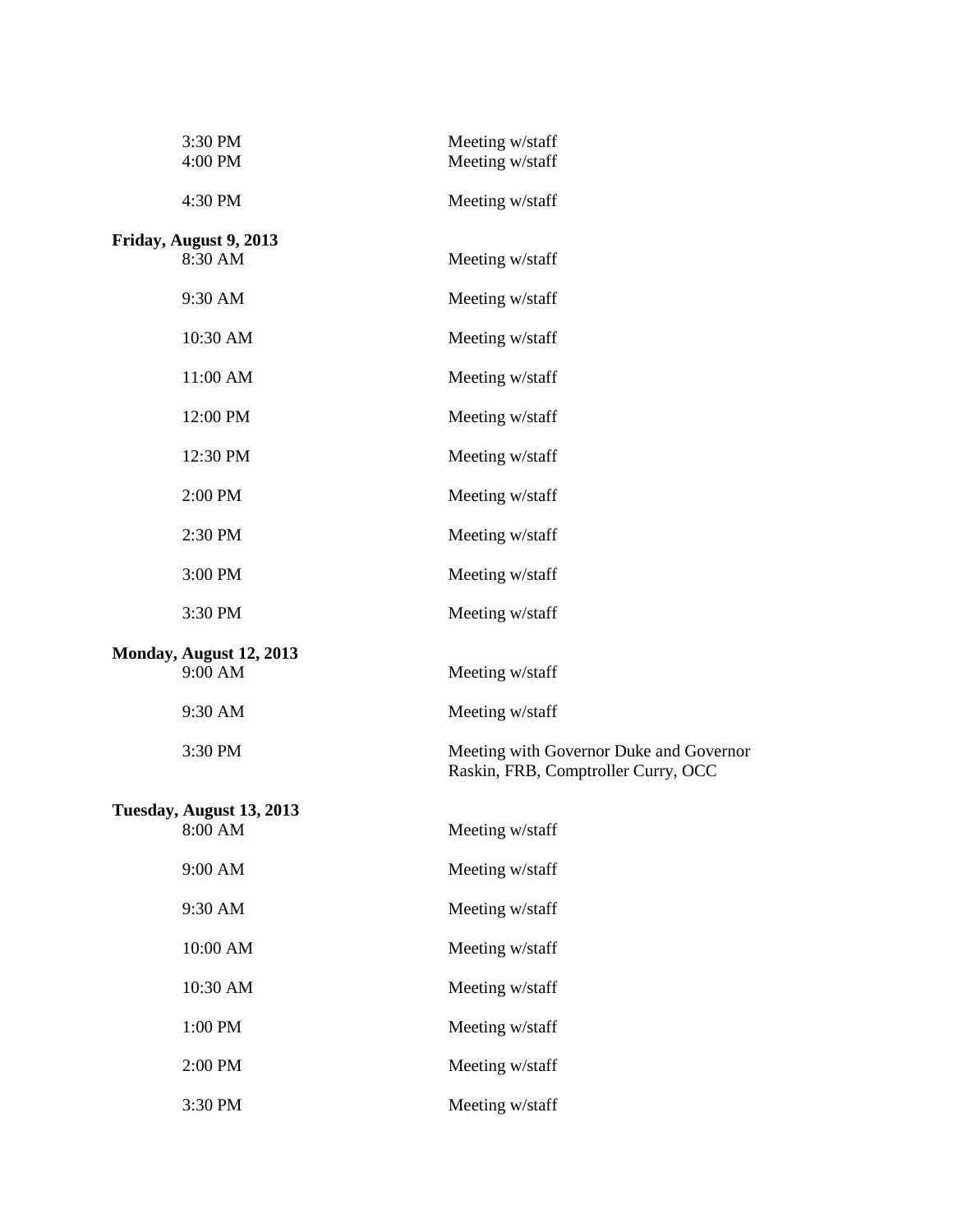| 5:00 PM                               | Meeting w/staff                                                                                 |
|---------------------------------------|-------------------------------------------------------------------------------------------------|
| 5:30 PM                               | Meeting w/staff                                                                                 |
| Wednesday, August 14, 2013<br>All Day | Meeting with Senator Heidi Heitkamp                                                             |
| Thursday, August 15, 2013<br>2:30 PM  | Meeting w/staff                                                                                 |
| 3:00 PM                               | Meeting w/staff                                                                                 |
| 4:00 PM                               | Meeting with Vice Chairman Hoenig, FDIC                                                         |
| 5:00 PM                               | Meeting w/staff                                                                                 |
| 5:30 PM                               | Meeting with James Gorman, Chairman and CEO,<br><b>Morgan Stanley</b>                           |
| 6:30 PM                               | Meeting w/staff                                                                                 |
| Friday, August 16, 2013<br>8:30 AM    | Breakfast with Steve Harris, Board Member, Public<br>Company Accounting Oversight Board (PCAOB) |
| 9:30 AM                               | Meeting w/staff                                                                                 |
| 11:00 AM                              | Meeting with Director Norton, FDIC                                                              |
| 12:00 PM                              | Lunch with Jonathan Davidson, Chief of Staff to<br><b>Senator Michael Bennett's Office</b>      |
| 2:00 PM                               | Meeting w/staff                                                                                 |
| 2:30 PM                               | Meeting w/staff                                                                                 |
| 3:00 PM                               | Meeting w/staff                                                                                 |
| 4:00 PM                               | Meeting w/staff                                                                                 |
| 5:00 PM                               | Meeting w/staff                                                                                 |
| 5:30 PM                               | Meeting w/staff                                                                                 |
| Monday, August 19, 2013<br>11:00 AM   | Meeting w/staff                                                                                 |
| 12:00 PM                              | Meeting w/staff                                                                                 |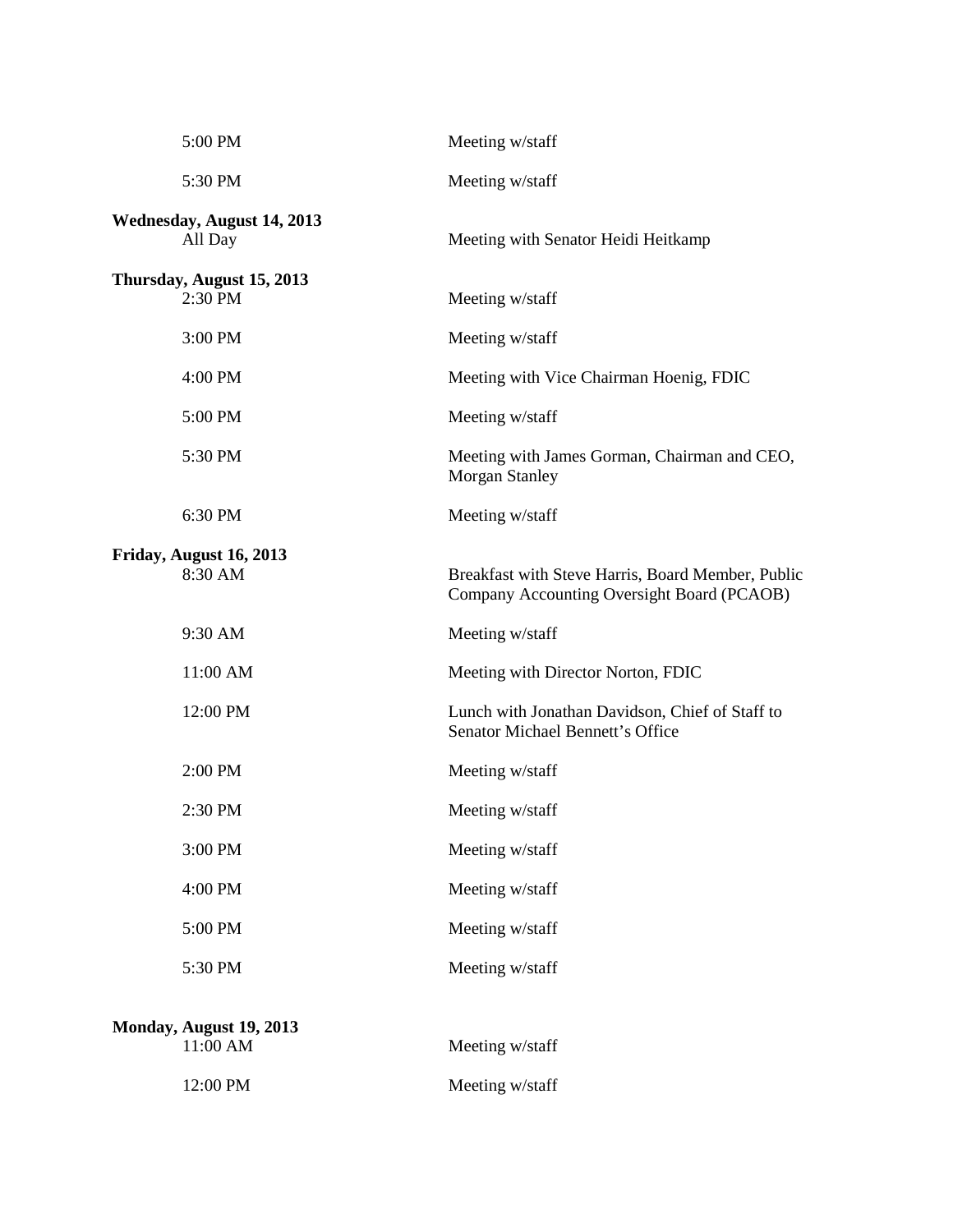| 2:00 PM                                          | Attend: Regulators' Roundtable Meeting with<br>President Barack Obama, White House                                                                                                    |
|--------------------------------------------------|---------------------------------------------------------------------------------------------------------------------------------------------------------------------------------------|
| 4:00 PM                                          | Meeting w/staff                                                                                                                                                                       |
| <b>Tuesday, August 20 - 23, 2013</b><br>Vacation |                                                                                                                                                                                       |
| Monday, August 26, 2013                          |                                                                                                                                                                                       |
| 9:00 AM                                          | Meeting w/staff                                                                                                                                                                       |
| 9:30 AM                                          | Meeting w/staff                                                                                                                                                                       |
| 10:30 AM                                         | Meeting w/staff                                                                                                                                                                       |
| 12:00 PM                                         | Meeting w/staff                                                                                                                                                                       |
| 1:50 PM                                          | Meeting w/staff                                                                                                                                                                       |
| 2:00 PM                                          | Meeting w/staff                                                                                                                                                                       |
| 3:00 PM                                          | Meeting w/staff                                                                                                                                                                       |
| 4:00 PM                                          | Meeting w/staff                                                                                                                                                                       |
| 4:30 PM                                          | Meeting with Todd Gibbons, Vice Chairman and CFO,<br>Scott Freidenrich, Global Treasurer, Heather Koenig,<br>Managing Director, Global Chief Regulatory Counsel,<br><b>BNY Mellon</b> |
| 5:30 PM                                          | Meeting w/staff                                                                                                                                                                       |
| Tuesday, August 27, 2013                         |                                                                                                                                                                                       |
| 8:00 AM                                          | Breakfast with Damon Silvers, Director of Policy and<br>Special Counsel, AFL CIO                                                                                                      |
| 9:30 AM                                          | Meeting w/staff                                                                                                                                                                       |
| 10:30 AM                                         | Meeting w/staff                                                                                                                                                                       |
| 11:00 AM                                         | Meeting w/staff                                                                                                                                                                       |
| 11:30 AM                                         | Meeting w/staff                                                                                                                                                                       |
| 12:30 PM                                         | Lunch with Vice Chairman Hoenig, FDIC                                                                                                                                                 |
| 1:30 PM                                          | Meeting w/staff                                                                                                                                                                       |
| 3:30 PM                                          | Meeting w/staff                                                                                                                                                                       |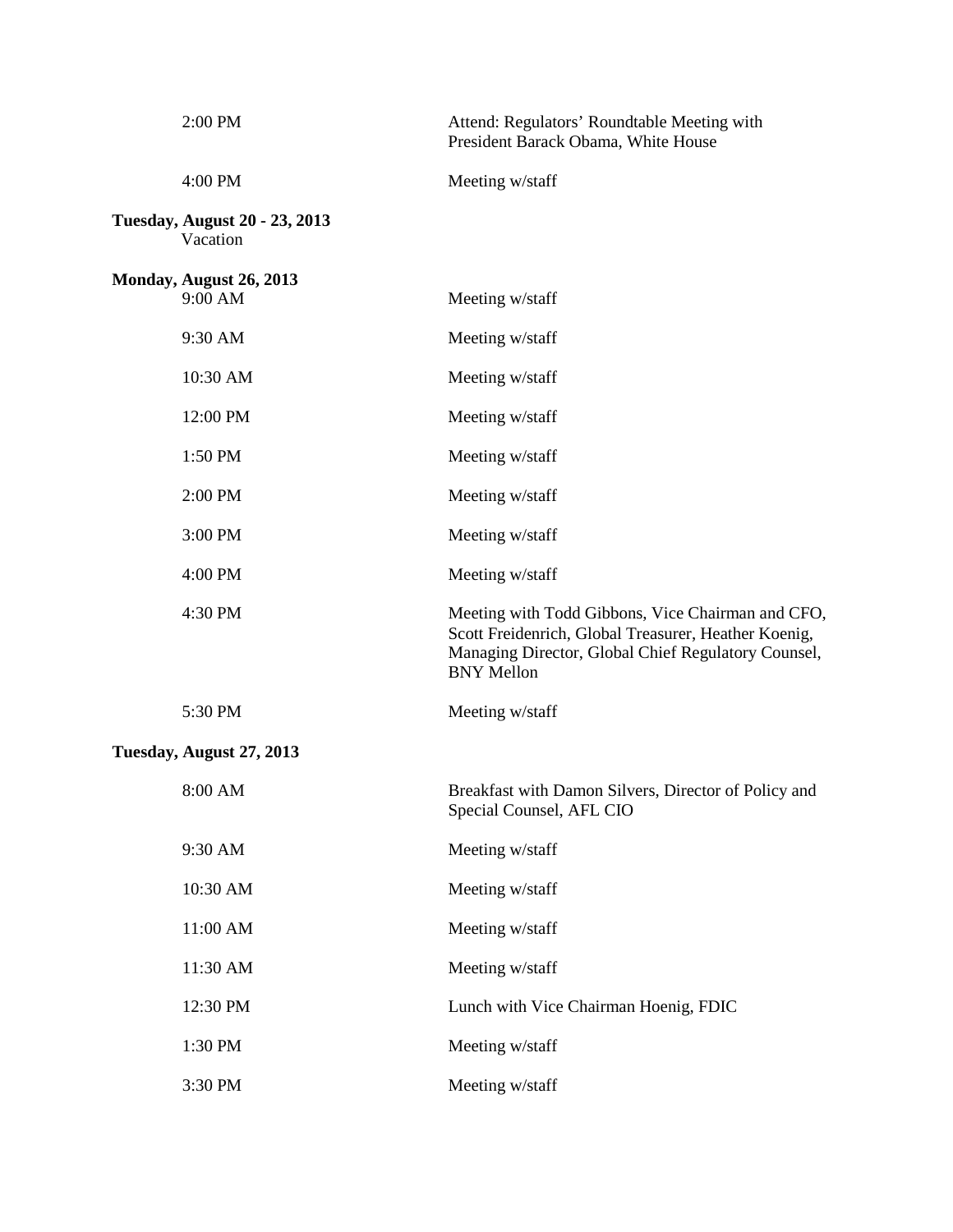| $4:00 \text{ PM}$ | Meeting w/staff |
|-------------------|-----------------|
| $4:30$ PM         | Meeting w/staff |

## **Wednesday, August 28, 2013**

| 10:00 AM                             | FDIC Board of Directors Meeting    |
|--------------------------------------|------------------------------------|
| 11:00 AM                             | Meeting w/staff                    |
| 11:30 AM                             | Meeting w/staff                    |
| 12:00 PM                             | Meeting w/staff                    |
| 12:30 PM                             | Meeting w/staff                    |
| 2:00 PM                              | Meeting w/staff                    |
| 3:00 PM                              | Meeting w/staff                    |
| 3:30 PM                              | Meeting w/staff                    |
| 4:00 PM                              | Meeting w/staff                    |
| 5:00 PM                              | Meeting w/staff                    |
| Thursday, August 29, 2013<br>8:30 AM | Meeting w/staff                    |
| 10:00 AM                             | Meeting w/staff                    |
| 11:00 AM                             | Meeting with Director Norton, FDIC |
| 12:30 PM                             | Lunch with Director Cordray, CFPB  |
| 1:30 PM                              | Meeting w/staff                    |
| 3:00 PM                              | Meeting w/staff                    |
| 4:00 PM                              | Meeting w/staff                    |
| 4:30 PM                              | Meeting w/staff                    |
| 5:00 PM                              | Meeting w/staff                    |
| 5:30 PM                              | Meeting w/staff                    |
| Friday, August 30, 2013<br>9:30 AM   | Meeting w/staff                    |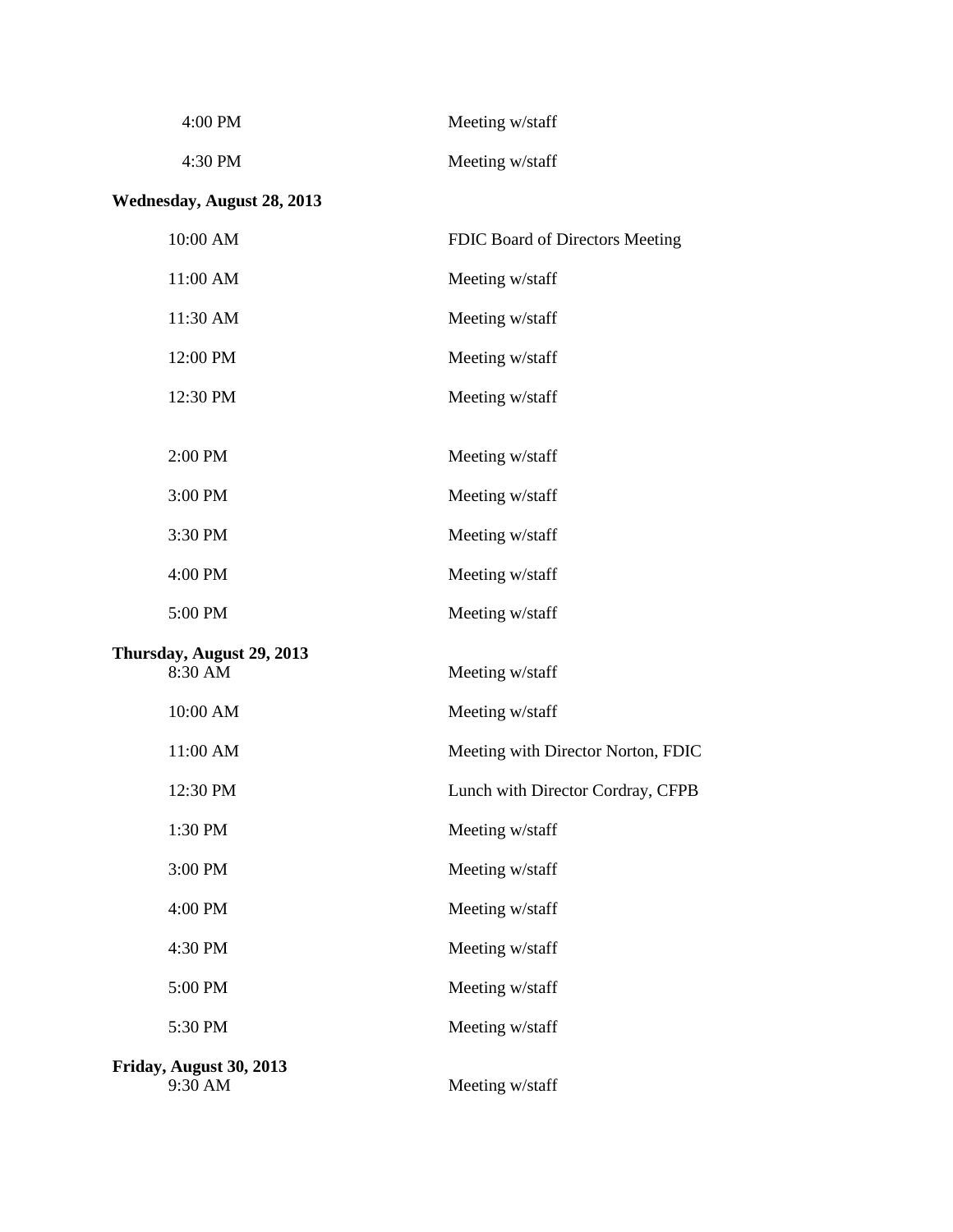| 11:00 AM          | Meeting w/staff |
|-------------------|-----------------|
| 12:00 PM          | Meeting w/staff |
| 1:30 PM           | Meeting w/staff |
| $2:30$ PM         | Meeting w/staff |
| $3:00$ PM         | Meeting w/staff |
| $4:00$ PM         | Meeting w/staff |
| $5:00 \text{ PM}$ | Meeting w/staff |
| 5:30 PM           | Meeting w/staff |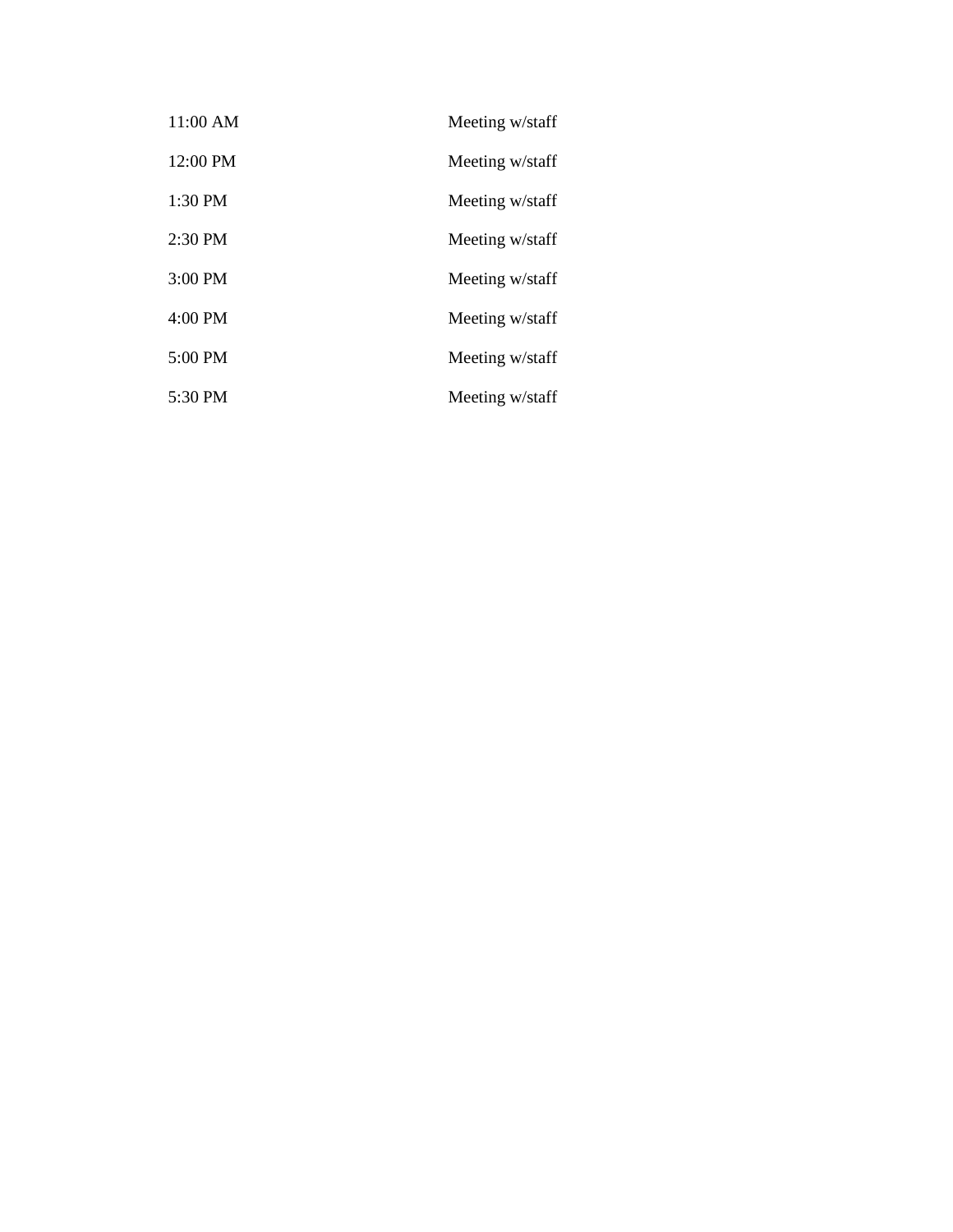## **Chairman's Schedule September 2013**

| Monday, September 2, 2013<br>Holiday           | Labor Day                                                                            |
|------------------------------------------------|--------------------------------------------------------------------------------------|
| Tuesday, September 3, 2013<br>9:00 AM          | Meeting w/staff                                                                      |
| 9:30 AM                                        | Meeting w/staff                                                                      |
| 10:00 AM                                       | Meeting w/staff                                                                      |
| 11:00 AM                                       | Meeting w/staff                                                                      |
| 12:00 PM                                       | Lunch with Vice Chairman Hoenig, FDIC                                                |
| 1:30 PM                                        | Meeting w/staff                                                                      |
| 2:00 PM                                        | Meeting w/staff                                                                      |
| 3:00 PM                                        | Meeting with Richard Hunt, President and CEO,<br><b>Consumer Bankers Association</b> |
| 3:45 PM                                        | Meeting w/staff                                                                      |
| 5:00 PM                                        | Meeting w/staff                                                                      |
| 5:30 PM                                        | Meeting w/staff                                                                      |
| <b>Wednesday, September 4, 2013</b><br>9:00 AM | Meeting with Director Norton, FDIC                                                   |
| 10:00 AM                                       | Meeting w/staff                                                                      |
| 11:00 AM                                       | Meeting with Cyrus Amir-Mokri, Assistant<br>Secretary, U.S. Treasury                 |
| 11:30 AM                                       | Meeting w/staff                                                                      |
| 12:00 PM                                       | Lunch with Comptroller Curry, OCC                                                    |
| 1:30 PM                                        | Meeting w/staff                                                                      |
| 3:00 PM                                        | Meeting w/staff                                                                      |
| 3:30 PM                                        | Meeting w/staff                                                                      |
| 4:30 PM                                        | Meeting w/staff                                                                      |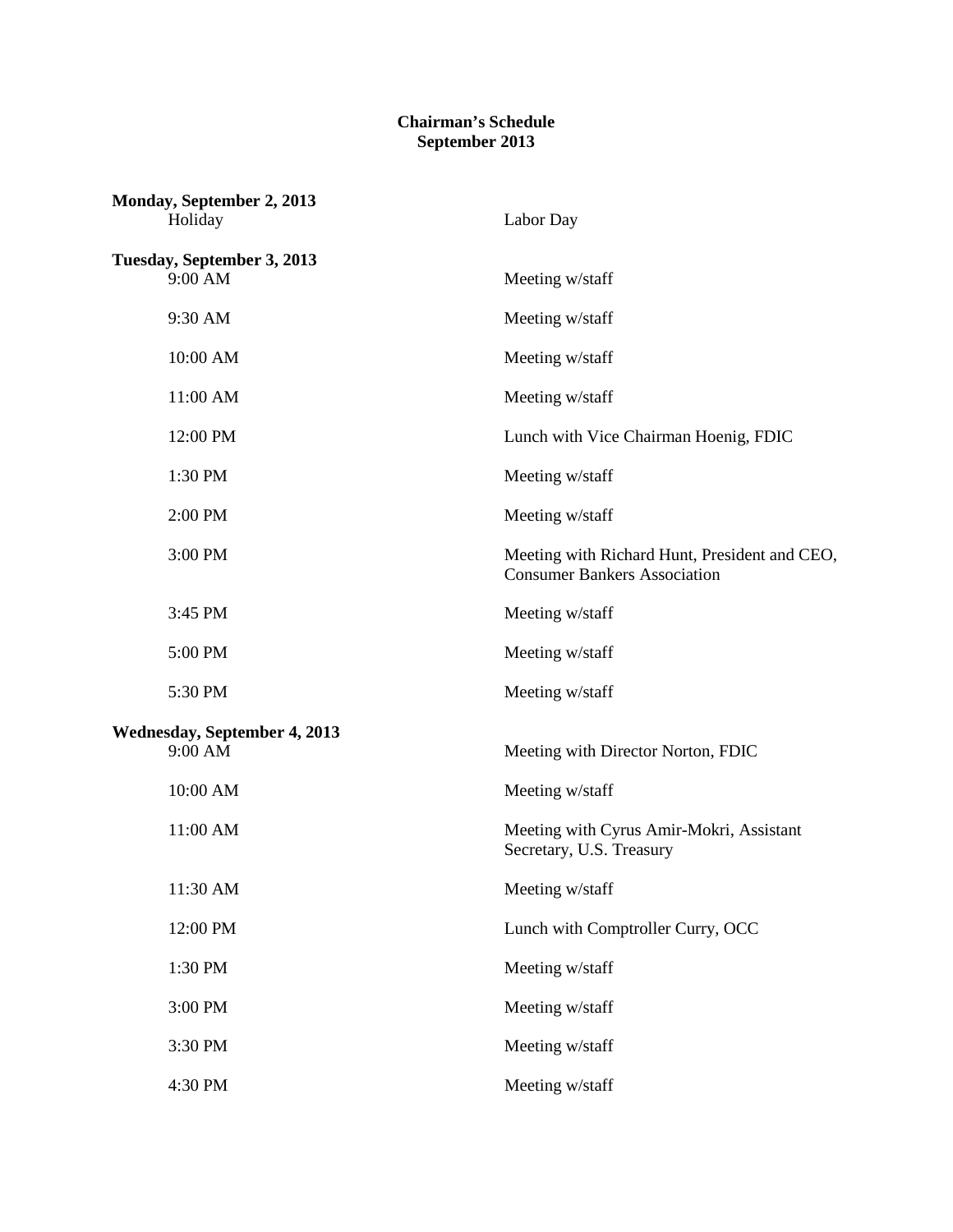| 4:45 PM                                                    | Meeting w/staff                                                                                                                     |
|------------------------------------------------------------|-------------------------------------------------------------------------------------------------------------------------------------|
| Thursday September 5 - Friday September 6, 2013<br>All Day | <b>Annual Leave</b>                                                                                                                 |
| Monday, September 9, 2013<br>8:30 AM                       | Meeting w/staff                                                                                                                     |
| 9:00 AM                                                    | Meeting w/staff                                                                                                                     |
| 9:30 AM                                                    | Meeting w/staff                                                                                                                     |
| 11:00 AM                                                   | Meeting w/staff                                                                                                                     |
| 12:00 PM                                                   | Meeting w/staff                                                                                                                     |
| 1:00 PM                                                    | Meeting w/staff                                                                                                                     |
| 2:00 PM                                                    | Meeting w/staff                                                                                                                     |
| 3:00 PM                                                    | Meeting w/staff                                                                                                                     |
| 3:30 PM                                                    | Meeting w/staff                                                                                                                     |
| 5:00 PM                                                    | Meeting w/staff                                                                                                                     |
| Tuesday, September 10, 2013<br>10:00 AM                    | FDIC Board of Directors Meeting                                                                                                     |
| 12:00 PM                                                   | Meeting w/staff                                                                                                                     |
| 1:00 PM                                                    | <b>Financial Stability Oversight</b><br>Council meeting, U.S. Treasury                                                              |
| 4:30 PM                                                    | Meeting w/staff                                                                                                                     |
| Wednesday, September 11, 2013<br>8:30 AM                   | Meeting w/staff                                                                                                                     |
| 9:00 AM                                                    | Meeting with Utah Governor, Gary Herbert,<br>Derrick Miller, Chief of Staff to Governor,<br>Robert Spendlove, Deputy Chief of Staff |
| 10:00 AM                                                   | Meeting with Vice Chairman Hoenig, FDIC                                                                                             |
| 12:00 PM                                                   | Lunch with Chairman Doty, PCAOB                                                                                                     |
| 2:00 PM                                                    | Meeting w/staff                                                                                                                     |
| 3:00 PM                                                    | Meeting w/staff                                                                                                                     |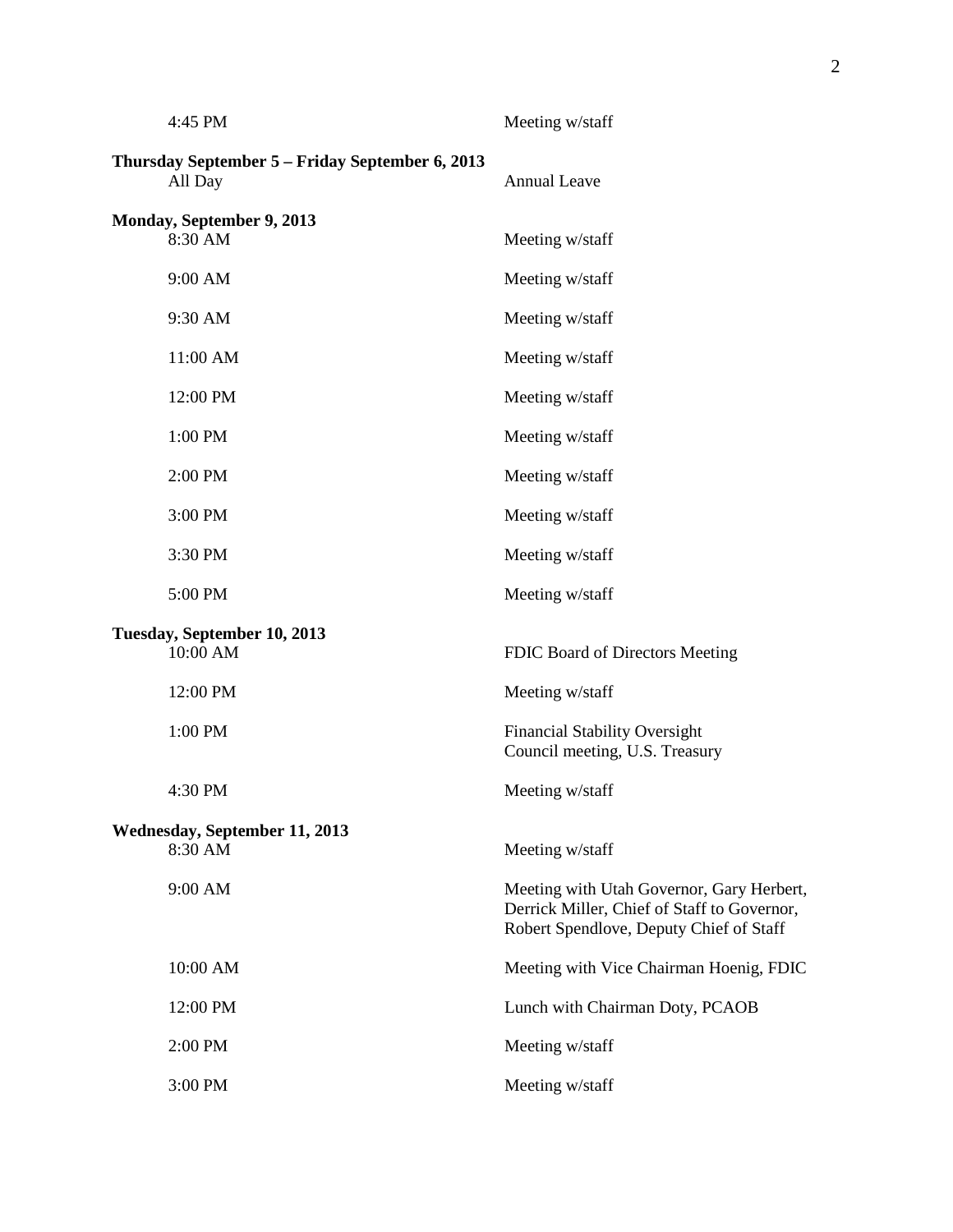| 3:30 PM                                                        | Meeting w/staff                                                                     |
|----------------------------------------------------------------|-------------------------------------------------------------------------------------|
| 4:30 PM                                                        | Meeting w/staff                                                                     |
| Thursday, September 12, 2013<br>8:00 AM                        | Host: California and Florida Bankers Breakfast,<br><b>FDIC</b>                      |
| 10:00 AM                                                       | Meeting w/staff                                                                     |
| 11:00 AM                                                       | Meeting with Director Norton, FDIC                                                  |
| 1:30 PM                                                        | Meeting w/staff                                                                     |
| 2:30 PM                                                        | Meeting w/staff                                                                     |
| 3:00 PM                                                        | Meeting w/staff                                                                     |
| 4:00 PM                                                        | Meeting w/staff                                                                     |
| 5:00 PM                                                        | Meeting w/staff                                                                     |
| Friday, September 13, 2013<br>8:00 AM                          | Breakfast with Larry Parks, Senior Vice<br>President, Federal Home Loan Bank (FHLB) |
| 9:30 AM                                                        | Meeting w/staff                                                                     |
| 12:00 PM                                                       | Lunch with Steve Kroll, Senior Advisor,<br><b>PCAOB</b>                             |
| 2:00 PM                                                        | Meeting w/staff                                                                     |
| Monday, September 16 - Wednesday September 18, 2013<br>All Day | International Meetings in London and Frankfurt,<br>Germany                          |
| Thursday, September 19, 2013<br>8:30 AM                        | Meeting w/staff                                                                     |
| 9:00 AM                                                        | Meeting with William Rogers Jr., CEO,<br><b>SunTrust Bank</b>                       |
| 10:00 AM                                                       | Meeting with Vice Chairman Hoenig, FDIC                                             |
| 11:00 AM                                                       | Meeting w/staff                                                                     |
| 11:30 AM                                                       | Meeting w/staff                                                                     |
| 12:30 PM                                                       | Lunch with Director Norton, FDIC                                                    |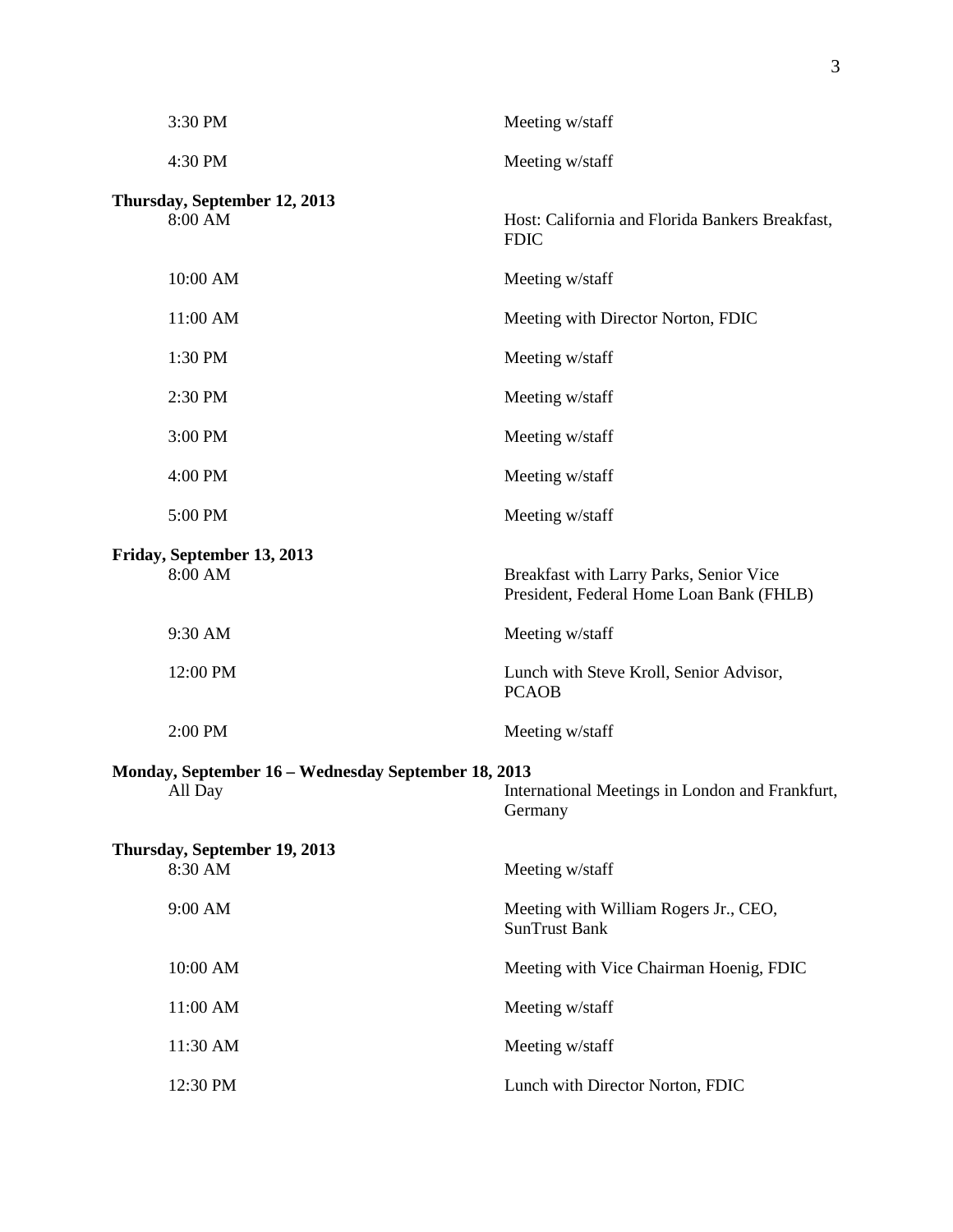| 2:00 PM                               | Meeting w/staff                                                          |
|---------------------------------------|--------------------------------------------------------------------------|
| 2:30 PM                               | Meeting w/staff                                                          |
| 3:00 PM                               | Meeting with Kelly King, Chairman and CEO,<br>BB&T                       |
| 4:00 PM                               | <b>Attend Retirement Celebration for Chairman</b><br>Walter, SEC         |
| 5:30 PM                               | Meeting w/staff                                                          |
| Friday, September 20, 2013<br>8:00 AM | Breakfast with Comptroller Curry, OCC,<br>Governor Raskin, FRB           |
| 10:00 AM                              | Meeting w/staff                                                          |
| 11:00 AM                              | Meeting w/staff                                                          |
| 11:30 AM                              | Meeting w/staff                                                          |
| 12:00 PM                              | Meeting w/staff                                                          |
| 1:30 PM                               | Meeting w/staff                                                          |
| 3:30 PM                               | Meeting w/staff                                                          |
| 4:30 PM                               | Meeting w/staff                                                          |
| Monday, September 23, 2013<br>8:30 AM | Meeting w/staff                                                          |
| 9:00 AM                               | Meeting w/staff                                                          |
| 9:30 AM                               | Meeting w/staff                                                          |
| 1:15PM                                | <b>Remarks: American Banker Regulatory</b><br>Symposium, Washington D.C. |
| 2:00 PM                               | Meeting w/staff                                                          |
| 2:30 PM                               | Meeting w/staff                                                          |
| 3:30 PM                               | Meeting w/staff                                                          |
| 4:00 PM                               | Meeting w/staff                                                          |
| 4:30 PM                               | Meeting w/staff                                                          |
| 5:00 PM                               | Meeting w/staff                                                          |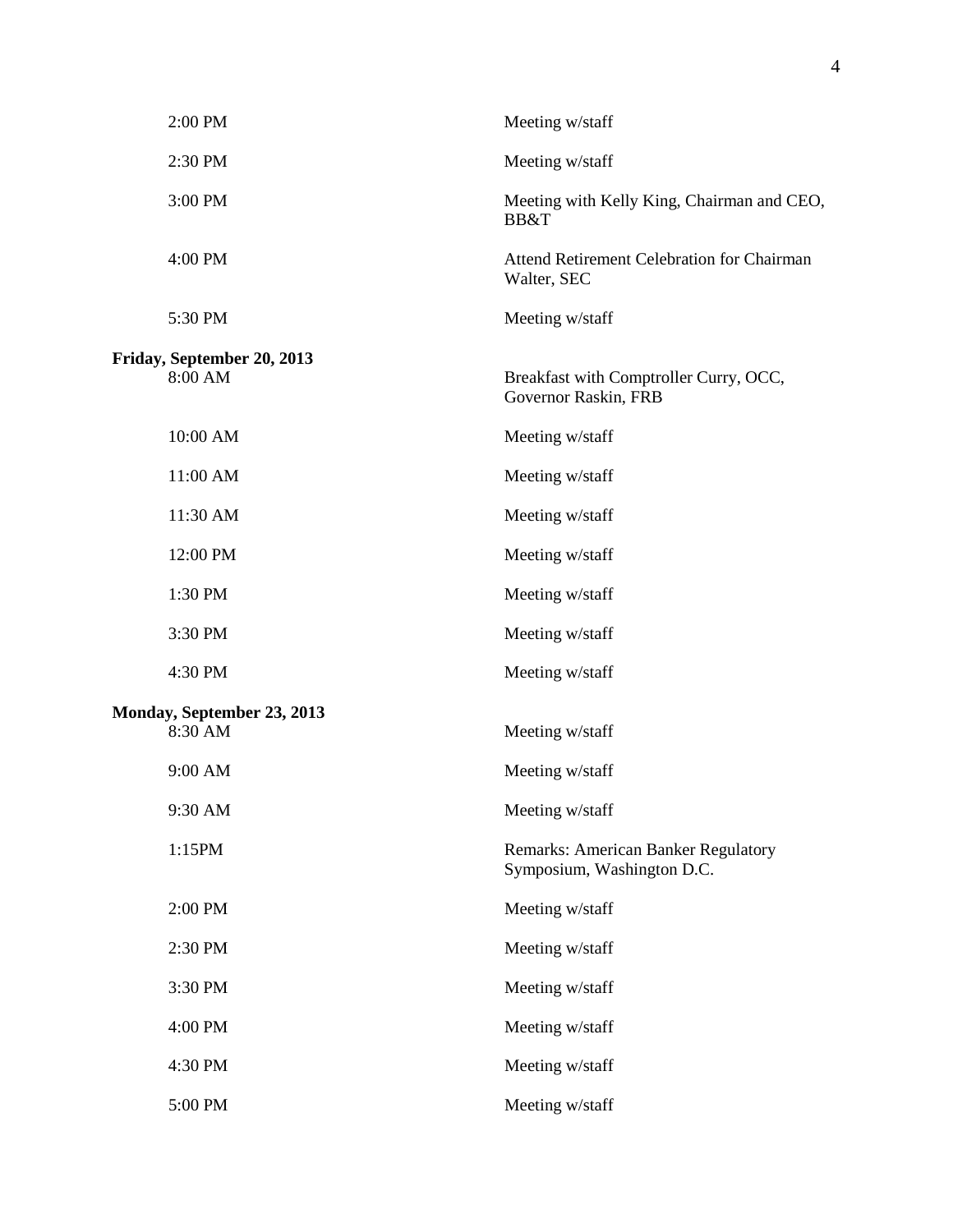| 6:00 PM                                  | Meeting w/staff                                                                          |
|------------------------------------------|------------------------------------------------------------------------------------------|
| Tuesday, September 24, 2013<br>8:30 AM   | Meeting w/staff                                                                          |
| 9:00 AM                                  | Meeting w/staff                                                                          |
| 10:00 AM                                 | Attend: Federal Financial Institutions<br><b>Examination Council Meeting, OCC</b>        |
| 12:00 PM                                 | Meeting w/staff                                                                          |
| 1:00 PM                                  | Attend: Interagency Guidance on Reporting<br>Financial Abuse of Older Adults Event, CFPB |
| 1:30 PM                                  | Meeting w/staff                                                                          |
| 3:00 PM                                  | Meeting w/staff                                                                          |
| 4:30 PM                                  | Meeting with Regional Bank Treasurers Group,<br><b>Risk Management Association</b>       |
| 5:30 PM                                  | Meeting w/staff                                                                          |
| Wednesday, September 25, 2013<br>8:30 AM | Meeting w/staff                                                                          |
| 9:00 AM                                  | Meeting w/staff                                                                          |
| 10:00 AM                                 | Meeting w/staff                                                                          |
| 10:30 AM                                 | Meeting w/staff                                                                          |
| 11:00 AM                                 | Meeting w/staff                                                                          |
| 12:00 PM                                 | Lunch with Chairman Matz, National<br><b>Credit Union Association</b>                    |
| 1:00 PM                                  | Meeting w/staff                                                                          |
| 2:15 PM                                  | Meeting w/staff                                                                          |
| 3:00 PM                                  | Meeting w/staff                                                                          |
| 5:30 PM                                  | Meeting w/staff                                                                          |
| 6:00 PM                                  | Meeting w/staff                                                                          |
| Thursday, September 26, 2013<br>All Day  | New York Regional Office Visit                                                           |